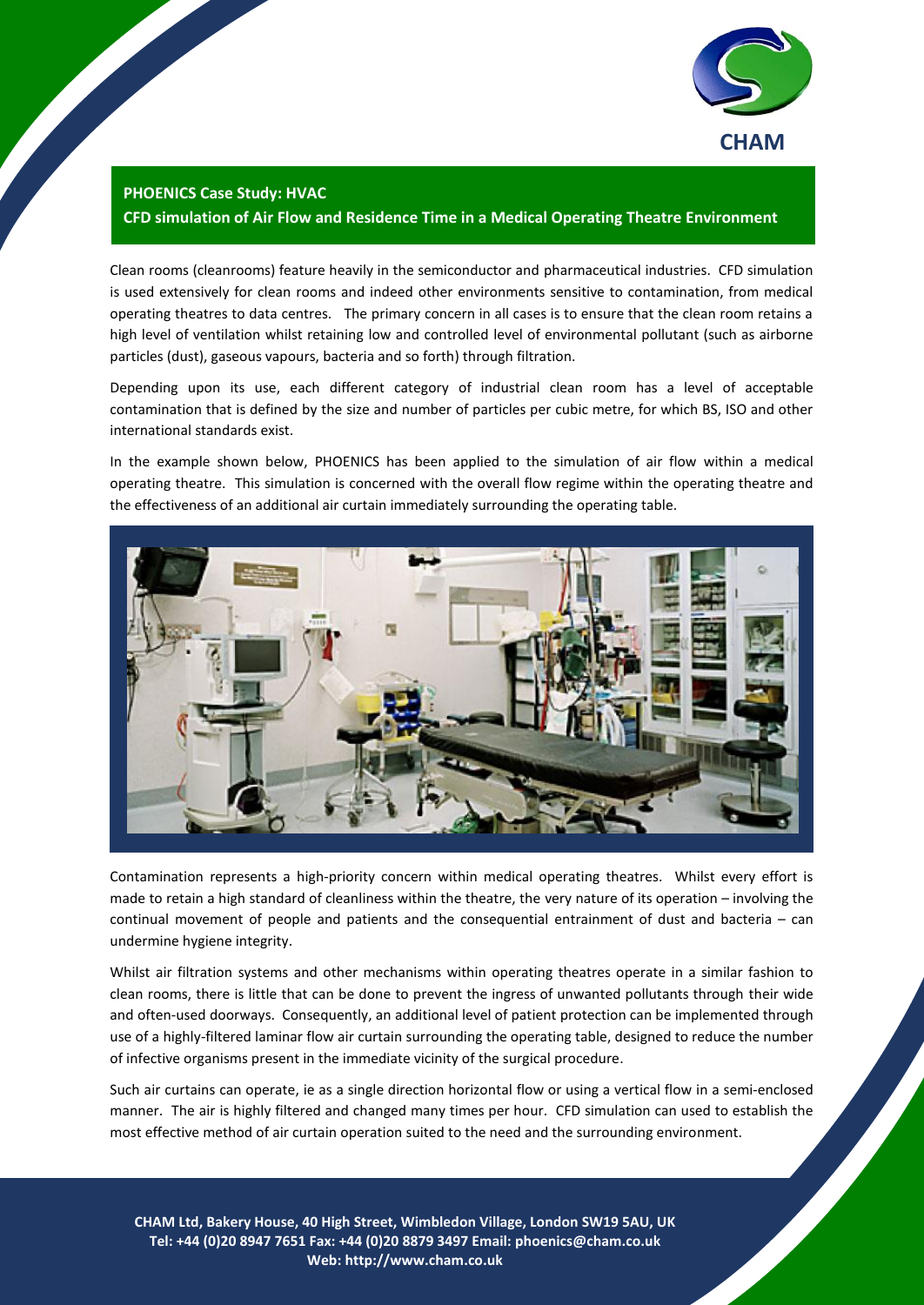In the example shown, PHOENICS is used to construct a CFD model of an operating theatre with a vertical air curtain consisting of four sets of twin horizontal slots blowing filtered air vertically downwards. These surround multiple air diffusers releasing slightly warmer filtered air at a lower rate to retain patient comfort. Other heat sources, such as lighting and other equipment are not shown in this model.



The primary components of the CFD model (shown above) consist of:

- A. Laminar Flow Diffusers supplying @ 20.8°C; [Ambient = 22.0°C];
- B. 4 x 2-slot Air Curtain Slot Diffusers, supplying air slightly angled away from vertical
	- a. 2 x 2500 x 2 x 10mm slots, supplying @ 20.8˚C;
	- b. 2 x 3000 x 2 x 10mm slots, supplying @ 20.8˚C;
- C. Total Expected Air Change Rate = >25 AC/h
- D. Extract grilles;
- E. Pressure stabilizers to maintain internal pressure;
- F. Aluminium equipment storage cabinet @ 28.0˚C;
- G. People (Patient + 3 # Surgical Staff) @ 4 x 73W;
- H. Lighting domes @ 130W.

This demonstration case of an operating theatre layout employed ~1.8 million computational cells and ran for 5,000 sweeps, over a weekend (>48 hours) on a 3Ghz single-processor computer. The results are shown below.

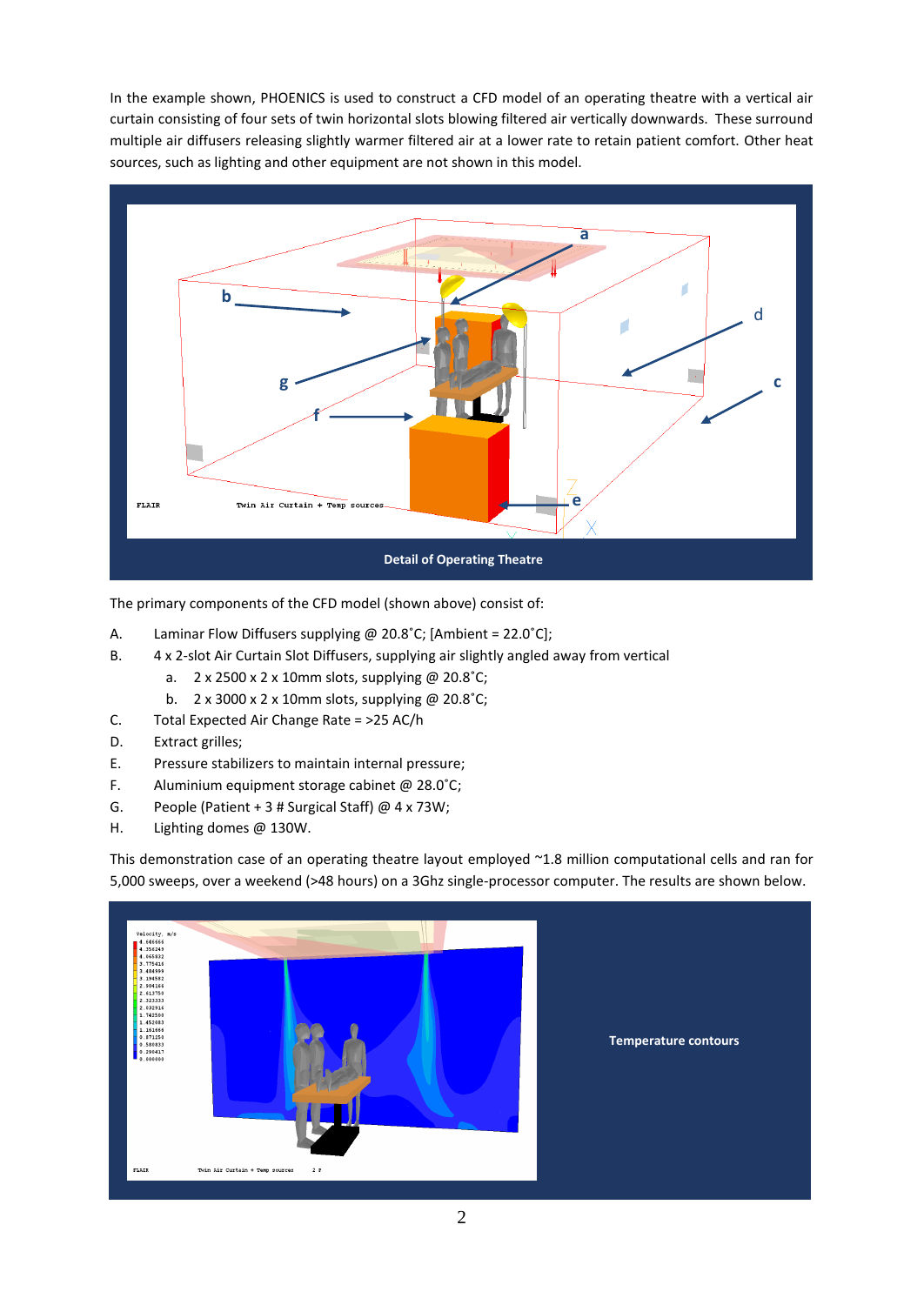